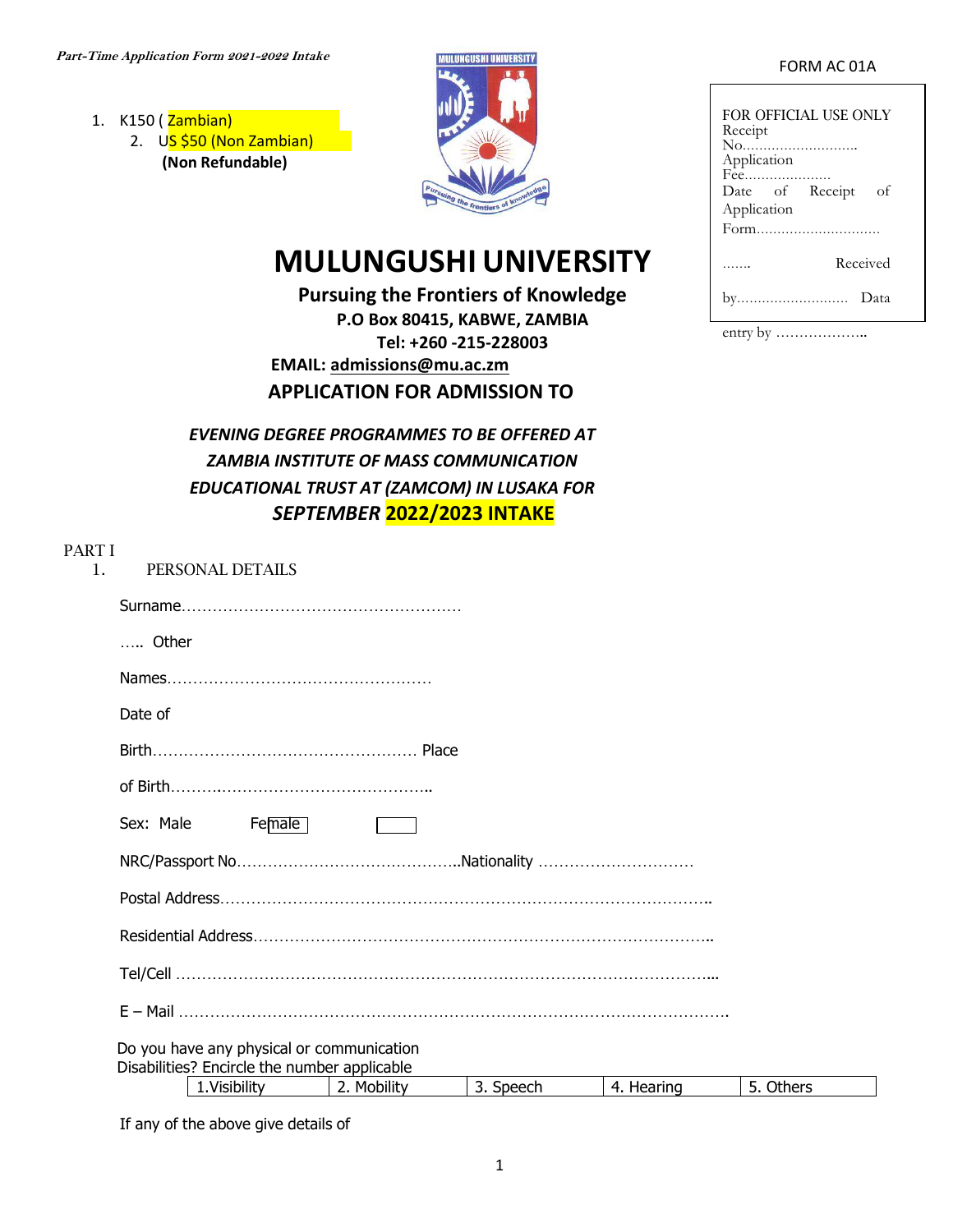| Which method do prefer to receive your acceptance letter?           | 1.By Post | 2. Email |  |
|---------------------------------------------------------------------|-----------|----------|--|
| If it's by email, please indicate a valid and working email address |           |          |  |

………………………………………………………………………………………………………………………………………..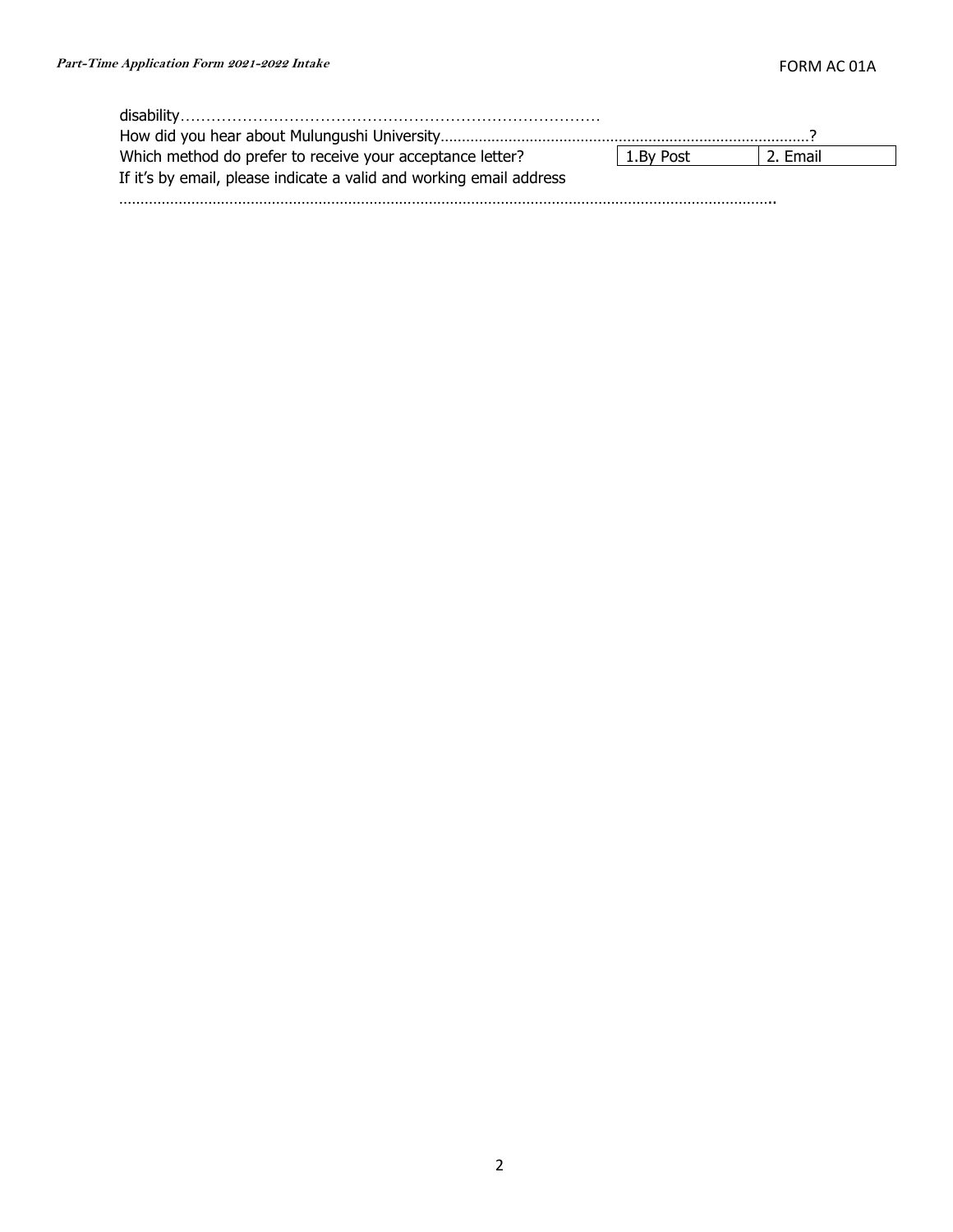# 2. EDUCATION

| Schools attended (Years and level of attainment)                                                                   |                         |                                             |
|--------------------------------------------------------------------------------------------------------------------|-------------------------|---------------------------------------------|
|                                                                                                                    |                         |                                             |
| GRADE 12/FORM 5 EXAMINATIONS NUMBER                                                                                | <b>EXAMINATION BODY</b> | <b>YEAR</b>                                 |
|                                                                                                                    |                         |                                             |
| Indicate 'O' level subjects or equivalents passed and grades scored in the space provided below:<br><b>SUBJECT</b> | <b>GRADES</b>           | <b>OFFICIAL USE ONLY</b>                    |
|                                                                                                                    |                         | <b>Subject Combination</b><br><b>Points</b> |
|                                                                                                                    |                         |                                             |
|                                                                                                                    |                         |                                             |
|                                                                                                                    |                         |                                             |
|                                                                                                                    |                         |                                             |
| A Level subjects (If applicable)<br><b>SUBJECT</b>                                                                 | <b>GRADES</b>           |                                             |
|                                                                                                                    |                         |                                             |
|                                                                                                                    |                         | <b>OFFICIAL USE ONLY</b>                    |
|                                                                                                                    |                         | (Subject<br><b>Combination Points)</b>      |
|                                                                                                                    |                         |                                             |
|                                                                                                                    |                         |                                             |
|                                                                                                                    |                         |                                             |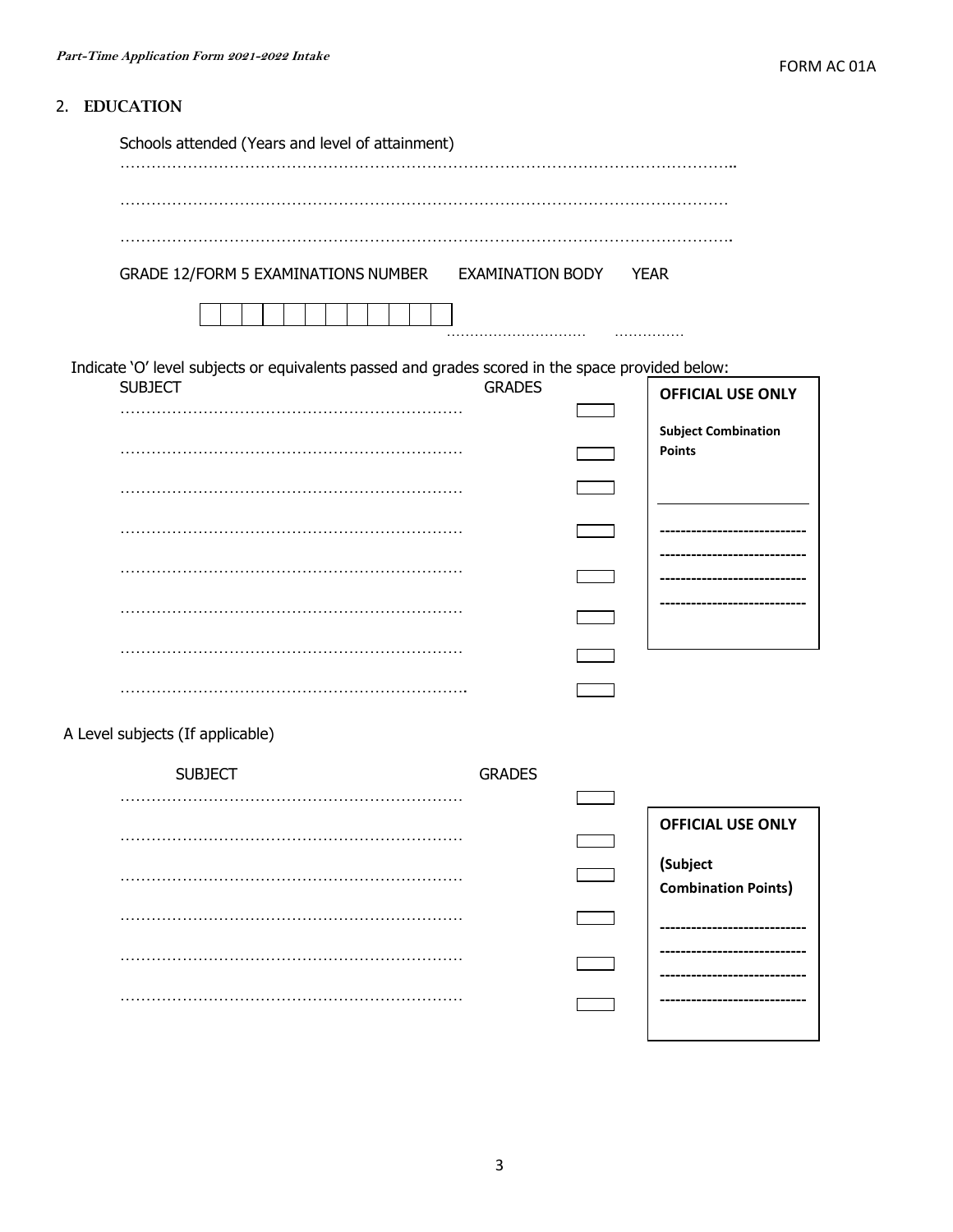#### REMEMBER TO ATTACH CERTIFIED COPIES OF YOUR CERTIFICATE OR STATEMENT OF RESULTS

## **3.** PROFESSIONAL QUALIFICATIONS

| Professional training courses obtained since leaving school |               |               |
|-------------------------------------------------------------|---------------|---------------|
| INSTITUTION                                                 | QUALIFICATION | DATE OBTAINED |
|                                                             |               |               |
|                                                             |               |               |
|                                                             |               |               |

**4.** PROGRAMMES TO BE OFFERED FOR 2019/2020 – ACADEMIC YEAR

### **4.1.1 SCHOOL OF BUSINESS STUDIES (SBS)**

- Bachelor of Communications in Public Relations
- Bachelor of Communications in Journalism

#### **5. SENATE ADMISSION REQUIREMENTS FOR ALL DEGREE PROGRAMMES LISTED ABOVE**

**5.2** A **credit (6)** or **better** in English Language and a credit **(6) or better** in any other **four (04)** subjects in the Zambian School Certificate or General School Certificate of Education or Cambridge International Examinations.

#### **DIPLOMA HOLDERS**

**5.3** Five **(5)** credits, which **must** include English language (Grade 6) OR Better with a **Diploma** of a minimum of **2 years** duration in the relevant field from a recognised institution will be **exempted from first and second year courses** and hence start at **Third (3rd) Year**.

FROM THE ABOVE, SELECT COURSES OF STUDY WHICH YOU WOULD LIKE TO BE CONSIDERED FOR ADMISSION IN ORDER OF PREFERENCE  $(1^{st} 2^{nd}$  and  $3^{rd}$  Choice)

#### PROGRAMME OF CHOICE

| $1ST$ Choice           |  |
|------------------------|--|
| 2 <sup>nd</sup> Choice |  |
| 3 <sup>rd</sup> Choice |  |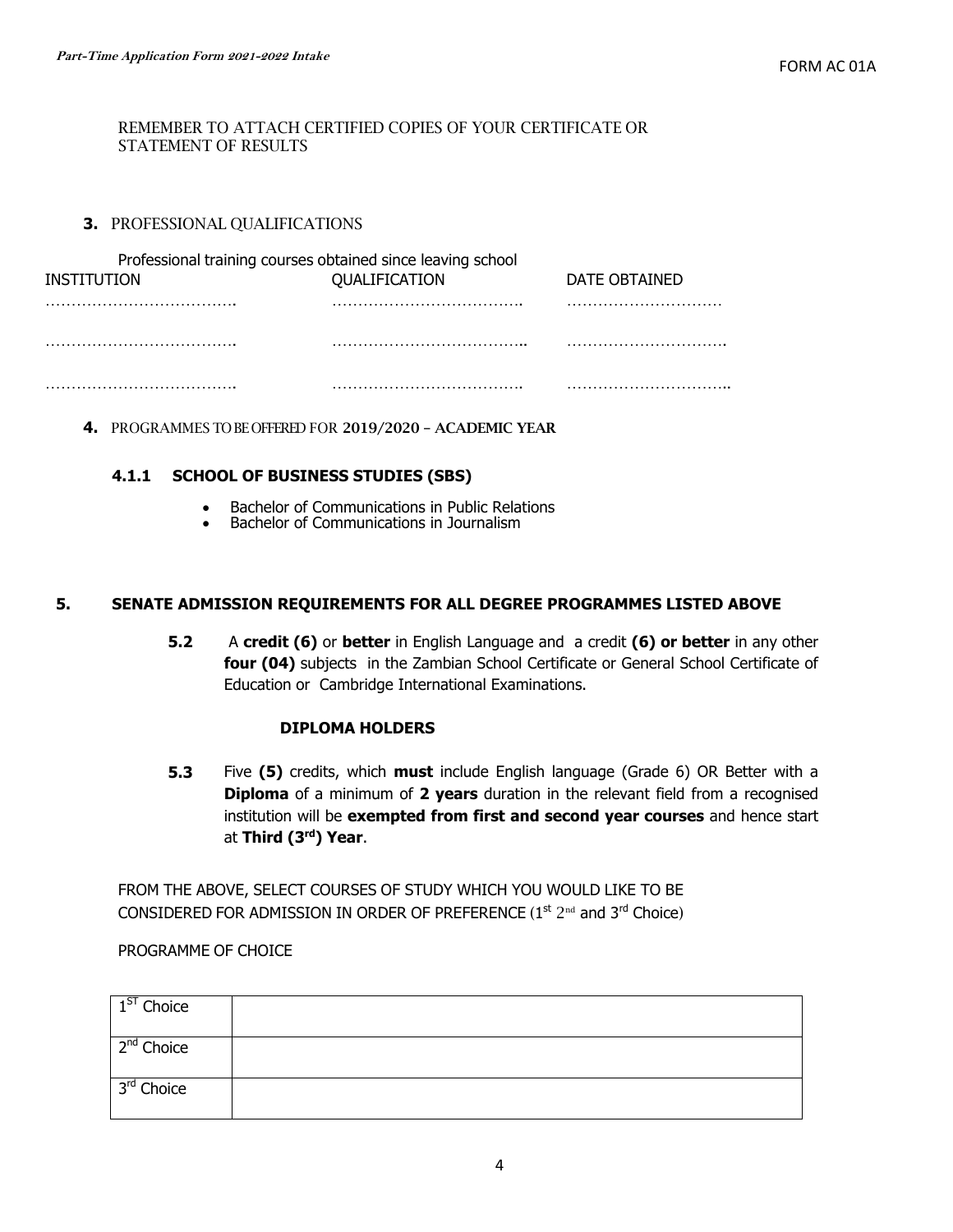- 6. Mode of study: Full-time / Evening
- 7. Duration of programmes: **4** years.
- 8. Have you consulted your employers/sponsors fully, regarding this application? Tick

Yes Mo  $\Box$ 

(If yes, let your employers/sponsors complete Part III of this Form)

Signed……………………………………………..Date………………………………………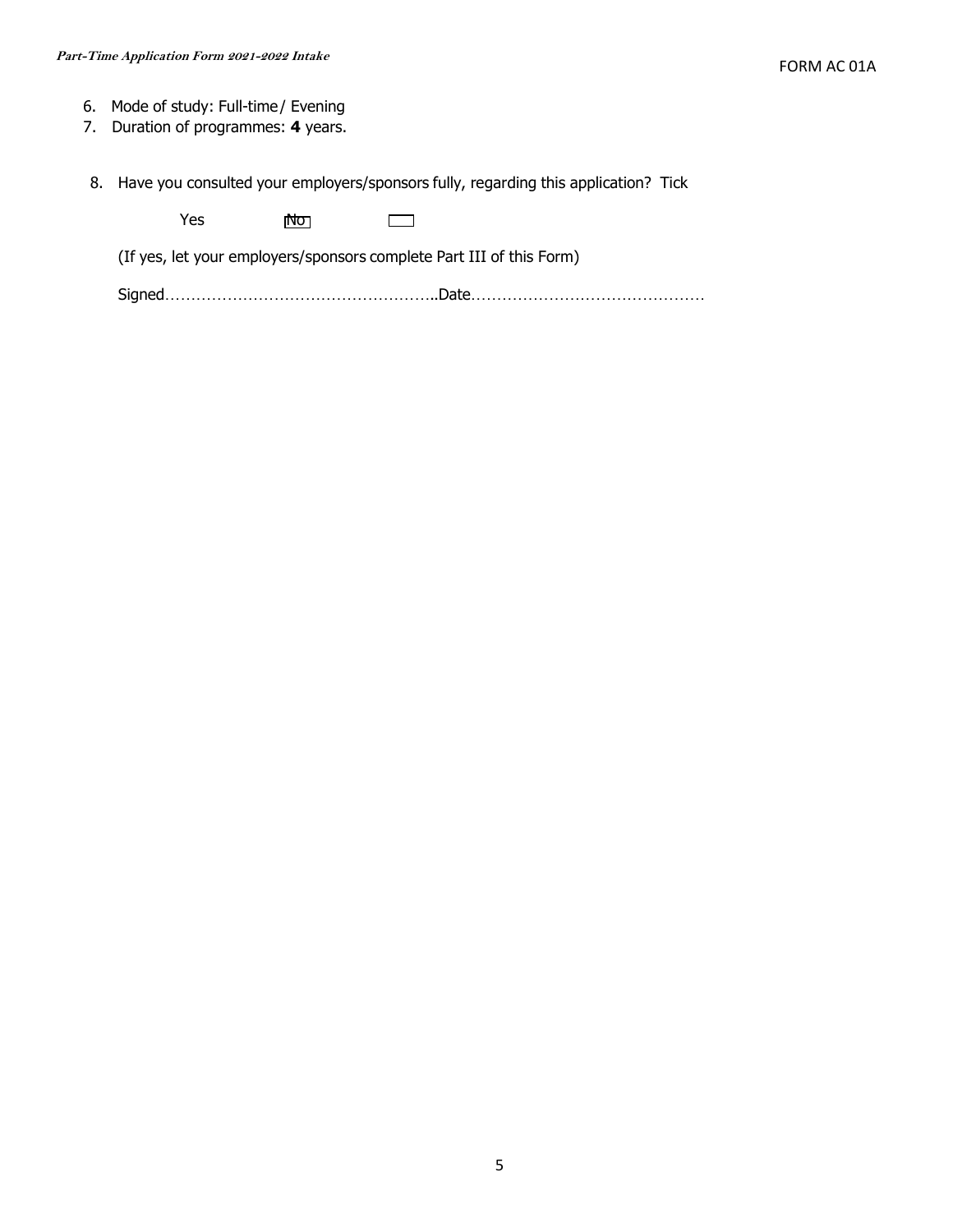#### PART II

#### TO BE COMPLETED BY APPLICANTS FOR RE-ADMISSION TO MULUNGUSHI UNIVERSITY

- 1. Mulungushi University Student Number
- 2. Previous Programme of study
- 3. Proposed Programme of study
- 4. Last year of study successfully complete

NOTE: Please attach your statement of results from Mulungushi University

#### PART III

#### TO BE COMPLETED BY SPONSOR (If self-sponsored, please skip this part)

1. This is to Certify that I/We, am/are the Manager/Parent/Guardian

Name: (Block capitals) Prof/ Dr/Mr/Mrs/Ms or the name of Company or GRZ

Department………………………………………………………………………………………..

Address…………………………………………………………………………………………….

- 2. I/We wish to sponsor him/her for the Mulungushi University Degree Course………………………………………………………………………………………………
- 3. I/We certify that the candidate has held the responsible position of (state posts and duties held)………………………………………………………………………………………...

………………………………………………………………………………………………………..

4. I/We are willing to release the applicant for the whole period of the course:

………………………………………………………………………to……………………………..

- 5. I/We guarantee that in the event of the above applicant being required to undertake field work assignment for a month or more as part of the course, we agree to offer support to the applicant.
- 6. I/We further guarantee that if the above applicant is accepted for the course the fees required will be paid to the University before or on the date of registration.